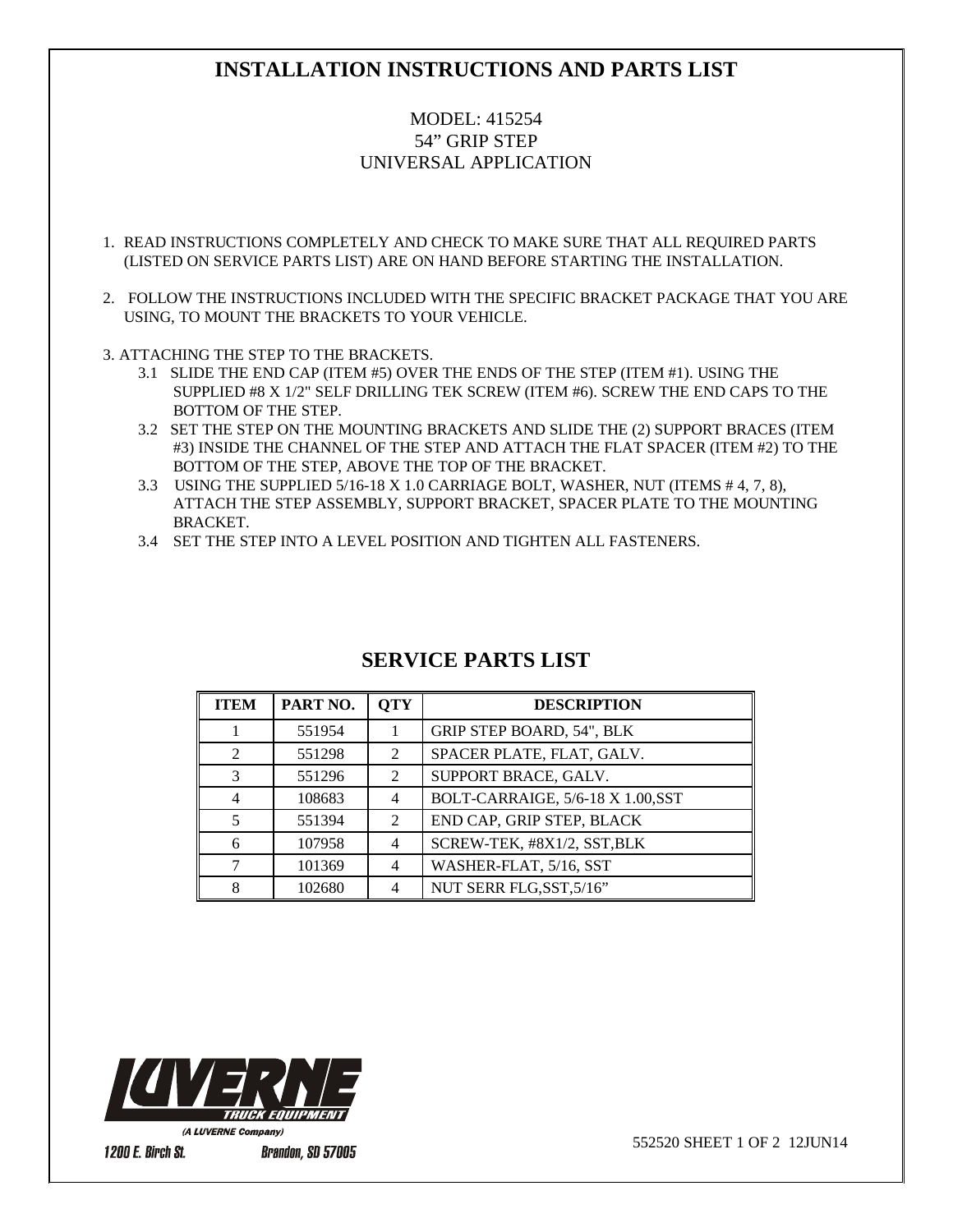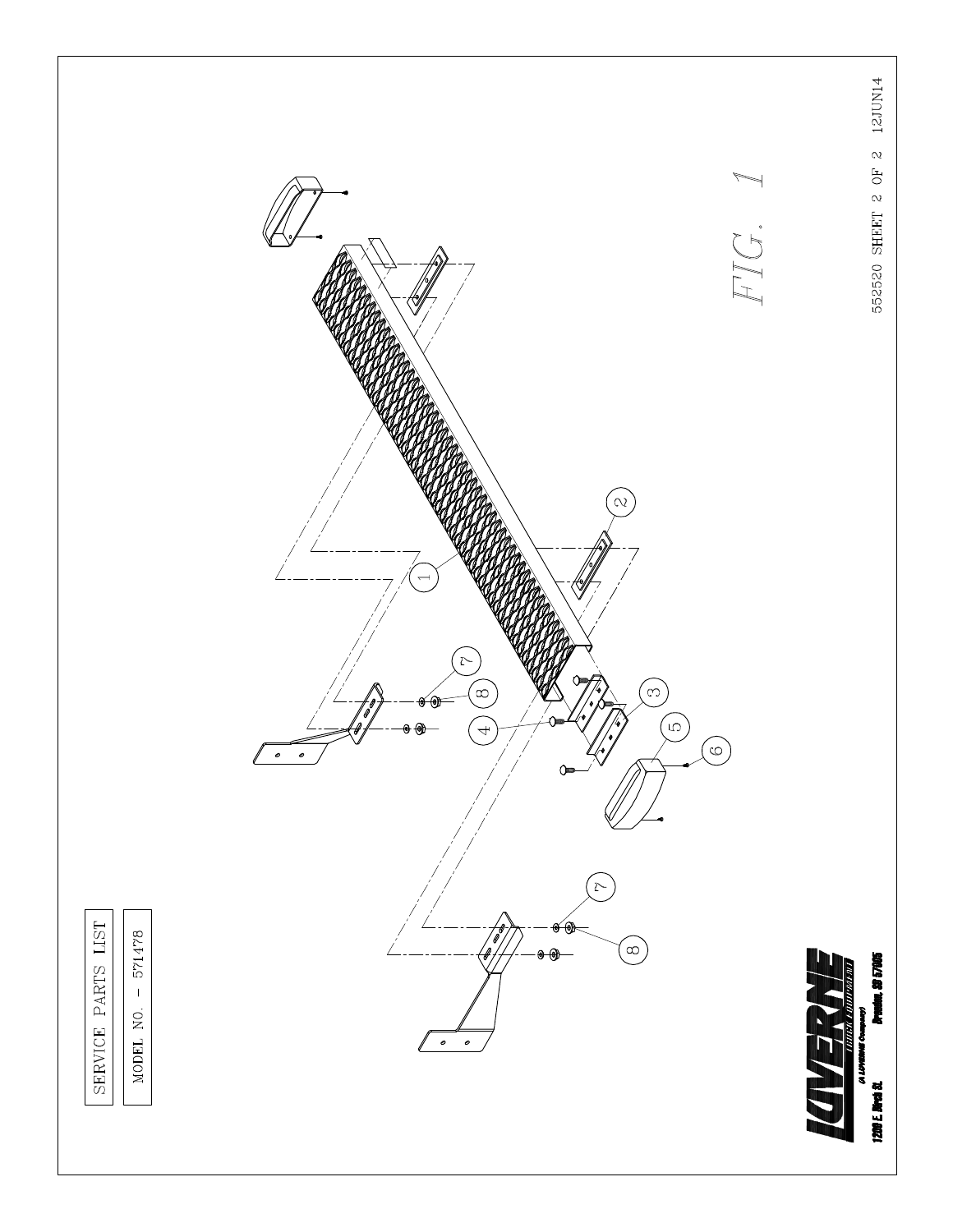## **INSTALLATION INSTRUCTIONS AND PARTS LIST**

APPLICATION: MODEL 401478 REAR GRIP-STEP BRACKETS 2014+ RAM PROMASTER VAN



- 1. READ INSTRUCTIONS COMPLETELY AND CHECK TO MAKE SURE THAT ALL REQUIRED PARTS (LISTED ON SERVICE PARTS LIST) ARE ON HAND BEFORE STARTING THE INSTALLATION.
- 2. ATTACHING THE BRACKETS TO THE VEHICLE AS SHOWN IN FIG 1:
	- 2.1 LOCATE THE 10MM THREADED STUD FACING FORWARD UNDER THE FRAME RAIL AND REMOVE THE NUT (THIS WILL BE REUSED).
	- 2.2 REMOVE THE SQUARE BODY PLUGS THAT ARE AT THE BOTTOM OF THE FRAME RAILS. **SCRAPE ANY UNDER COATING FROM THE UNDERSIDE OF THE VEHICLE WHERE THE BRACKET IS GOING TO TOUCH**, INSTALL THE T-BOLT INTO THE HOLE (ITEM #5). BOTH SIDES, MAKE SURE THE LONG TAB IS POINTED TOWARDS THE FRONT OF THE VEHICLE.
	- 2.3 INSTALL THE UPPER BRACKETS (ITEMS #3, 4) ON THE T-BOLT, AND THE FACTORY STUD USING THE EXISTING 10MM NUT, AND THE 1/2-13 NUT (ITEM #6). TIGHTEN THESE FASTENERS. BOTH SIDES.
	- 2.4 ATTACH THE LOWER BRACKETS (ITEMS #1, 2) ALONG WITH THE LOAD REACTION STUD BRACKET (ITEM #10) TO THE UPPER BRACKET USING THE SUPPLIED 3/8-16X1.0 BOLTS, WASHER, AND NUTS (ITEMS #7, 8, 9). KEEP THESE LOOSE FOR FINAL ADJUSTMENT.

#### 3. ATTACHING THE STEP TO THE BRACKETS.

 PLEASE REVIEW THE INSTALLATION INSTRUCTIONS THAT ARE INCLUDED IN YOUR STEP ASSEMBLY FOR SPECIFIC DETAILS.

| <b>ITEM</b>                           | PART NO. | <b>OTY</b>     | <b>DESCRIPTION</b>                      |  |
|---------------------------------------|----------|----------------|-----------------------------------------|--|
| PARTS INCLUDED IN THE BRACKET PACKAGE |          |                |                                         |  |
|                                       | 552622   |                | BRKT-MTG, LOWER REAR, LH, BLK           |  |
| 2                                     | 552623   | 1              | BRKT-MTG, LOWER REAR, RH, BLK           |  |
| $\mathcal{R}$                         | 552448   |                | BRKT-MTG, UPPER REAR, LH, BLK           |  |
| $\overline{4}$                        | 552449   |                | BRKT-MTG, UPPER REAR, RH, BLK           |  |
| 5                                     | 552452   | $\mathfrak{D}$ | T-BOLT WELDMENT, 1/2-13X1.25,ZP         |  |
| 6                                     | 104261   | $\mathfrak{D}$ | NUT-HEX FLANGE, 1/2-13,ZP               |  |
|                                       | 106963   | 4              | SCREW-HEX HEAD, 3/8-16X1.00, SST, BLACK |  |
| 8                                     | 106998   | 4              | WASHER-FLAT, 3/8", SST, BLACK           |  |
| 9                                     | 106995   | 4              | NUT-HEX, FLANGE, 3/8-16, SST, BLACK     |  |

## **SERVICE PARTS LIST**



552621 SHEET 1 OF 2 03DEC15